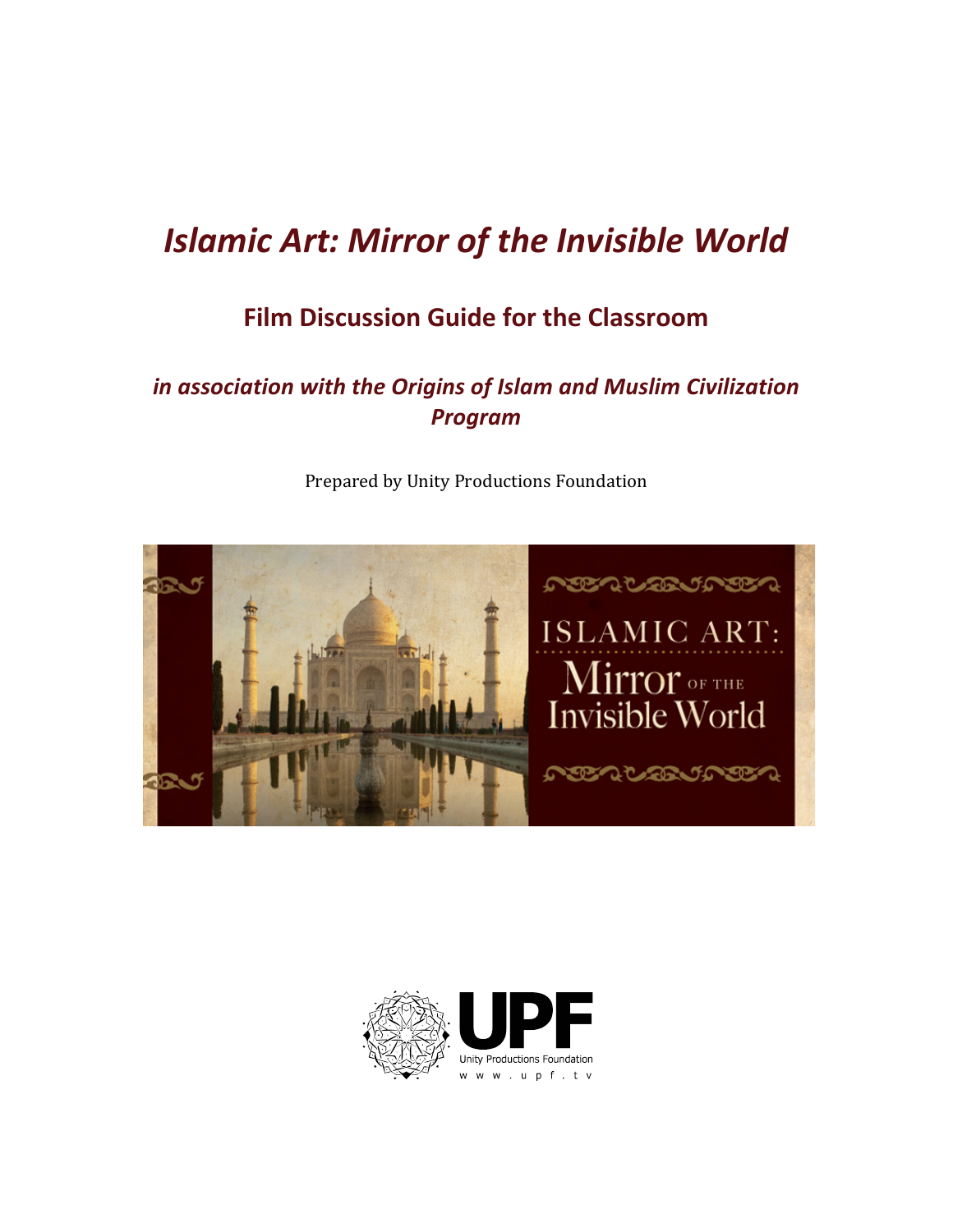# **Overview:**

### Dear Educator.

Consistent with the Standards of Learning for your state, the **Origins of Islam and Muslim Civilization** is a complimentary educational resource provided by Unity Productions Foundation. The program utilizes two UPF films, *Islamic Art: Mirror of the Invisible World and Muhammad: Legacy of a Prophet, each of which can be* accessed by visiting www.originsofislam.upf.tv. Designed for World History and a wide range of Social Studies classes at the high school level, as well as the undergraduate college and university level, this program enables your students to benefit from PBS films that introduce these topic, and lesson plans and discussion guides to further reflect on the information shared in the films. The films and associated lesson plans and discussion guides may help your students understand some of the following issues:

- The origin, beliefs, traditions, and customs of Islam;
- The geography of early Islam and its interaction with other faith communities;
- Cultural and scientific contributions and achievements of Islamic civilization.

The Islamic Art film begins with the origins of the Islamic religion and then looks at cultural contributions in modern day Israel, Syria, Spain, India, Mali, Tunisia, Egypt, and Iran. Using the story of artistic masterworks, it speaks to the broader theme of the geography of Islam.

An *important note:* **Each screening and discussion requires the completion of an evaluation'form for'all'students'participating,'which'will'be'emailed'to'you' upon signing up for the program.** Questions can be directed to <u>outreach@upf.tv</u>.

When you agree to show one or both of these films in your classroom, discuss with your students, and submit evaluation forms back to us, we will send you the  $DVD(s)$ free of charge. Dates for participating in this program vary, and are indicated on the project website, www.originsofislam.upf.tv.

Thank you for participating!

### **Unity'Productions'Foundation'**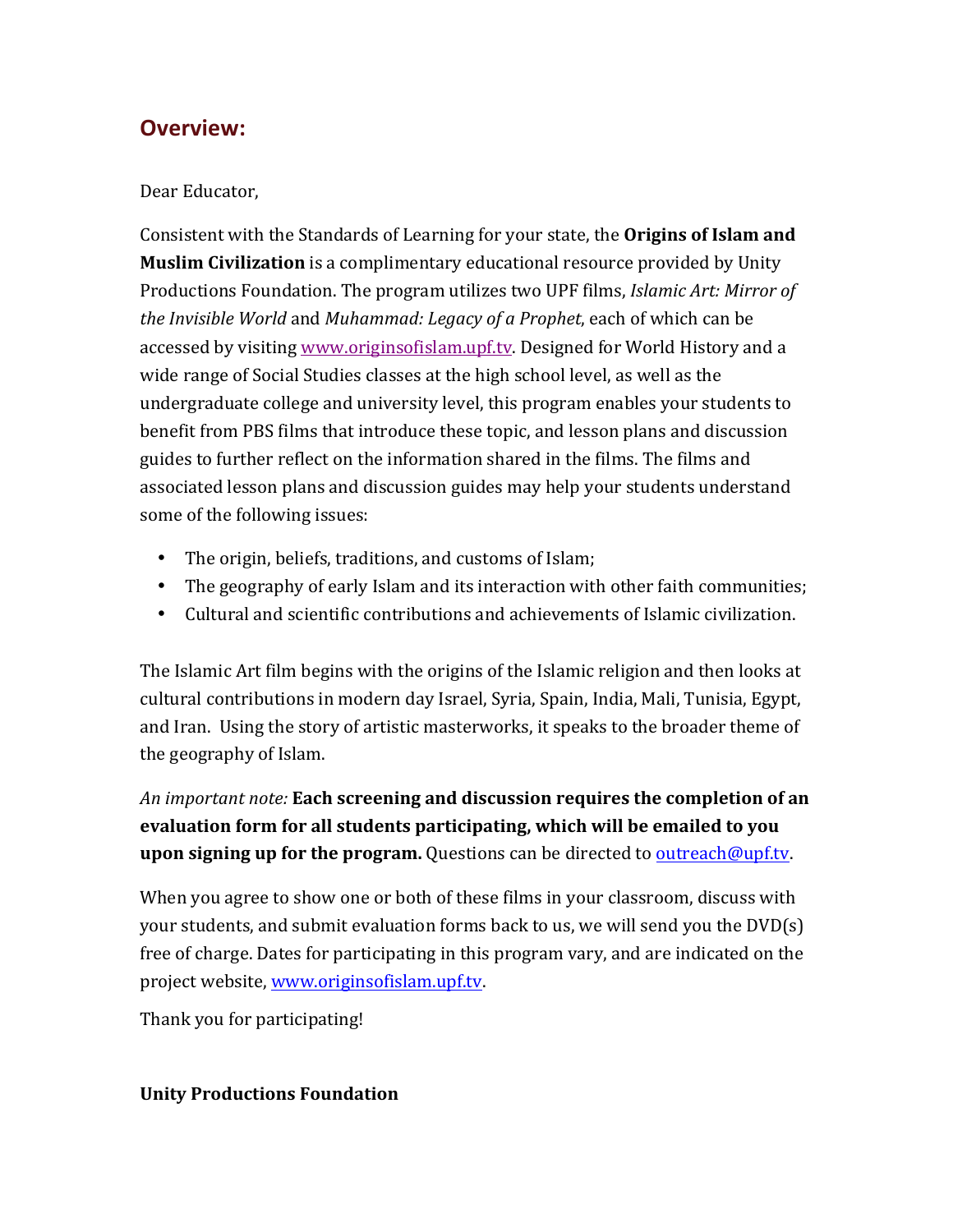# **Pre-viewing: Introduction Segment**

There are several common threads in human artistic expression—beautiful objects created by human beings. Civilization's greatest gift is the outpouring of creativity that resulted in the making of beautiful and useful things, and the technologies that make artistic expression possible. The universal human experience of the arts transcends history and culture. Each culture's arts contribute an essential part of world civilization. Islamic art was made at the crossroads of civilizations. The arts bridge between poles like conflict and competition, conflict and reconciliation, usefulness and beauty. The story of the arts involves shared techniques and common culture. Art creates a window on individual cultures, but embodies universal qualities.

From the seventh century to the present, artistic expression has been part of the experience of Islam. From the diverse civilization and the wealth in human and material resources, an outpouring of arts has characterized Muslim civilization. Muslim cultures have always been open, taking in influences, goods, and ideas, transforming and transmitting them to others in turn. The flow of people who made and enjoyed Islamic arts of all kinds across borders was constant. This inward and outward sharing created great diversity, yet it is possible to see the common elements.

You don't have to be an expert to appreciate the arts. Just open your sensibilities to the visual, spatial and tactile aspects of the visual arts. Imagine the creators and users of art objects as ways to connect with the worlds of the past.

### **The film has five thematic segments, or chapters accessible from the menu:** Space, Word, Water, Ornament, and Color. Within these segments, several **essential ideas are interwoven:**

#### **Islamic societies are internally diverse and multi-dimensional.**

People of different faiths, languages and ethnicities lived within the region as a whole, but also lived in close-knit cities that drew visitors from far and wide. Diverse and cosmopolitan cities were the forerunners of global cities today.

Islamic art reflects not only the elite who lived in palaces and ruled from the center. Objects and spaces also reflect life viewed from the edges of Muslim society in all of its variety.

#### The histories of human societies are connected in many ways

Through the arts we can learn how our histories are connected across time and geographic space, as ideas, materials, and styles were exchanged among human societies. This process is still going on today, and not only in one direction.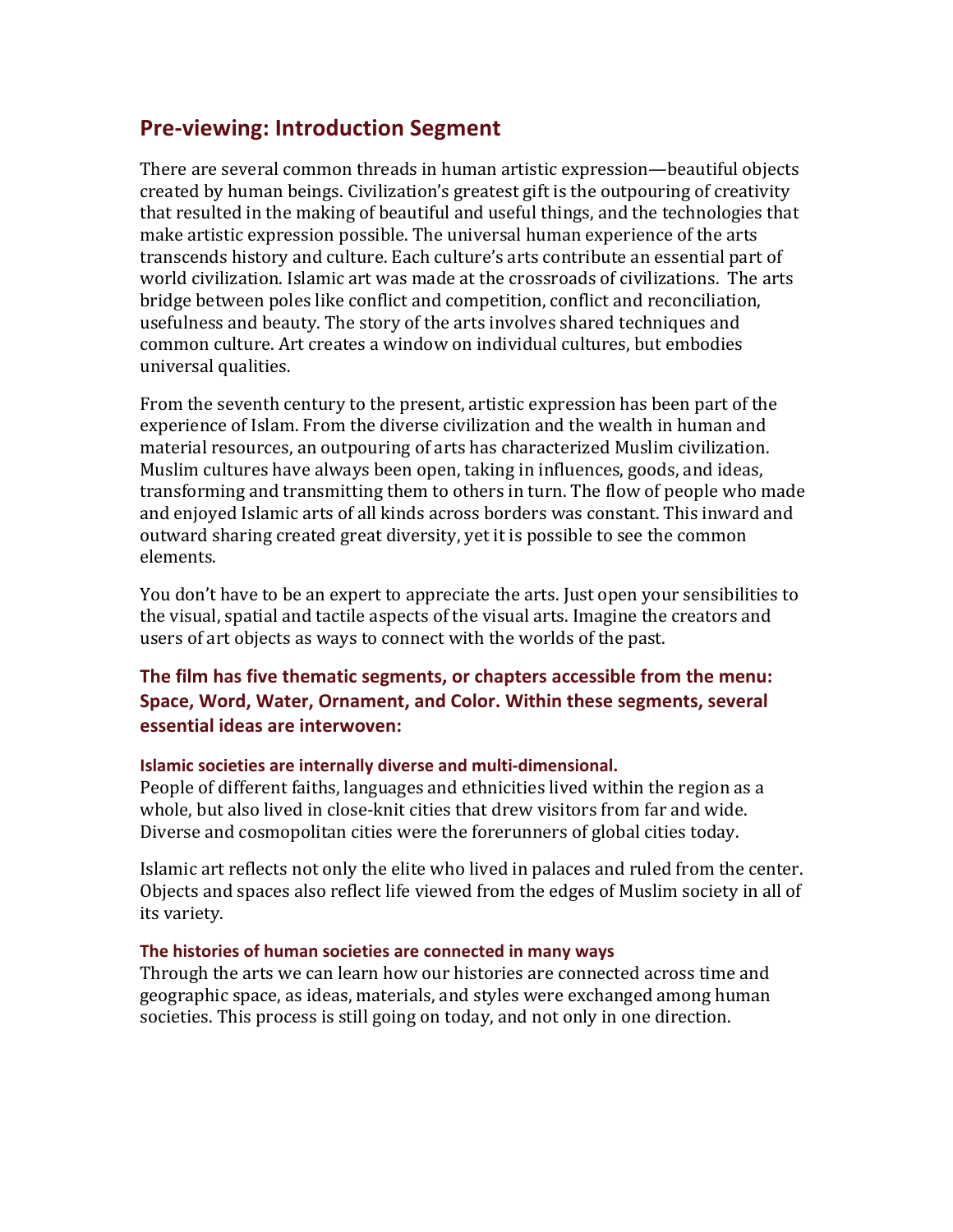#### The arts are spiritual and worldly, and the artistic process is connected to the spiritual as well as the worldly realm

Creation of beauty is a quality of God. The beauty of God's creation inspires people, and religions encourage human beings to act with beauty in the world. There is an expansive aesthetic and a glorious heritage to Islamic art. This is a new perspective on the Islamic experience that is often neglected.

#### **Islamic art is intertwined with the fabric of world civilization**

The Islamic world and cultures have always been in interaction with groups. outwardly and from within. Interaction among Muslims, and those living within Muslim societies who adhere to other religions, have enriched Islamic arts. Influences from beyond Muslim societies have introduced new and traditional ideas, styles, and techniques. Techniques such as carpet weaving, garden design, miniature painting, and book illumination are only a few of the fine arts traditions upon which Islamic art has drawn for inspiration and techniques.

# **Video Segment/Chapter: "The Word" [5:27 minutes]**

This segment of the documentary represents one of the earliest and most continuous forms of artistic expression in Islamic art. Writing was the central feature of Islamic art, and Arabic inscriptions became the distinctive feature of emerging Islamic art in architecture, texts, and decoration of objects used in everyday life. Writing was both an essential subject of art and it also became an important element of ornament itself. From early buildings such as the Dome of the Rock in Jerusalem, to the Alhambra palace in Spain, as well as in mosques wherever Muslims live, writing has been used to capture the word of God, grant blessings, teach, and inspire a sense of beauty.

Writing pens and writing materials, as well as the act of writing itself have both practical and very spiritual, even mystical qualities. Great care was taken by traditional calligraphers to prepare the pen, ink, and paper, and to train the hand, the eye and the soul of the calligrapher to combine in creating beautiful writing and decorative illumination. Writing in the Islamic tradition ranges from plain writing to very decorative scripts with intertwined letters and ornamental shapes in materials as varied as stone, ink, paper, paint, leather, wood, metal, ceramics and glass. As an artistic element, the word has a continuous role in Islamic art to the present day. Even Muslim cultures that did not adopt Arabic as their spoken language were profoundly influenced by Arabic language and script, and incorporated it into their artistic expression in religious and secular works.

#### **Discussion Questions:**

1. How does Muslim culture express the value of literacy in art?

[Possible answers: decorative writing was among the first art forms to emerge and the most continuous; use of paper, development of specialized writing tools, arts of the book, illumination, complex discipline of calligraphy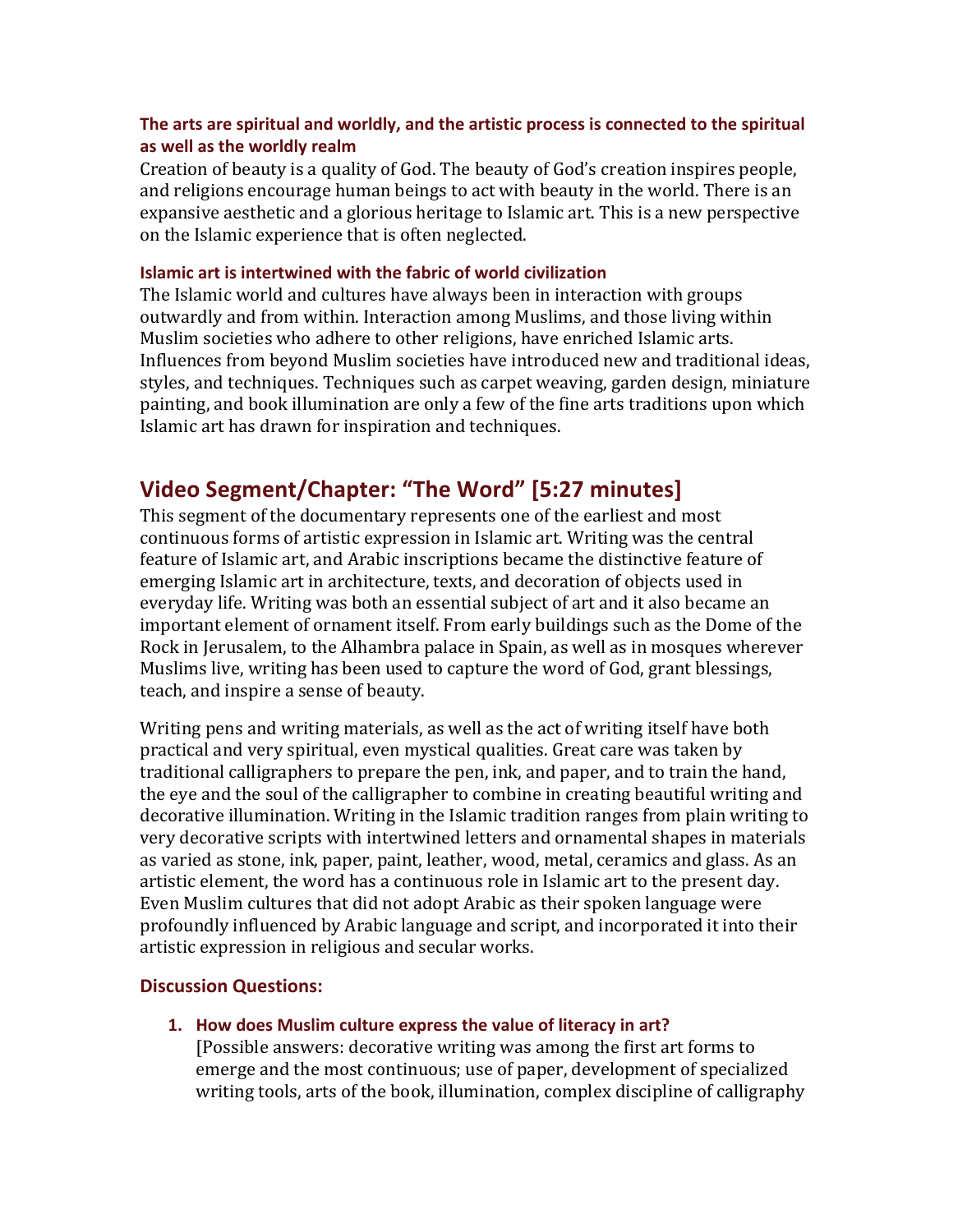and preparation of paper, ink, pen—toolboxes for writing as artistic objects in themselves]

- **2.** In what ways are listening, writing, and reading words both practical and spiritual experiences? What role does beautiful writing play in Islamic art and how does it relate to Islamic beliefs and teachings? [Possible answers: the reciter and the calligrapher honor the word of God when reproducing the Qur'an (the holy book of Islam) or the words of the Prophet (called *hadith*)]
- **3. Architects often use writing to increase the impact of building material and** space on the viewer. How do inscriptions in the buildings (Dome of the Rock, Alhambra palace, and examples of calligraphy in mosques) affect people emotionally and intellectually as they experience these spaces? Name some buildings or other works of architecture you have experienced that use words as part of their impact.

[Possible answers: Monuments, public buildings, memorials, tombstones, or even moving digital and lighted displays in public places.]

**4.** What other dimensions of the word are expressed in human culture? What forms do they take in Islamic arts and culture? [Possible answers: The spoken word in recited scripture, poetry and song, storytelling and conversation, and prose literature. The power of words of blessing and guidance—the words of the Prophet Muhammad as a source of knowledge about ethics and morals.]

# **Video Segment/Chapter: "Space" [18:49 minutes]**

This segment about architecture and its settings explores the variety of buildings found in Muslim cities, and the characteristics of dwellings from the simple adobe houses to palaces. Like everyday objects, living spaces speak of Islamic values, and the way people use space reflects their culture and ways of life. The mosque—an Islamic place of worship—is a specialized space that developed certain characteristics in the early Islamic centuries. The form began with Prophet Muhammad's simple, rectangular mosque made from palm trunks and mud-brick, or adobe (a word originating from the Arabic word for mud, *al-tob*). The mihrab, or niche showing the direction of Makkah, is the only standard element in every mosque, but examples from North America to the Far East differ in shape, materials and styles. The mosque shows the openness of Islamic society to regional influences, absorbing styles and building techniques, and incorporating features within its sacred tradition. Mosques helped define the village or city spaces and were surrounded by schools, markets, hospitals, workshops, and public spaces. Whether simple or decorated on every surface, mosques express people's experience of prayer.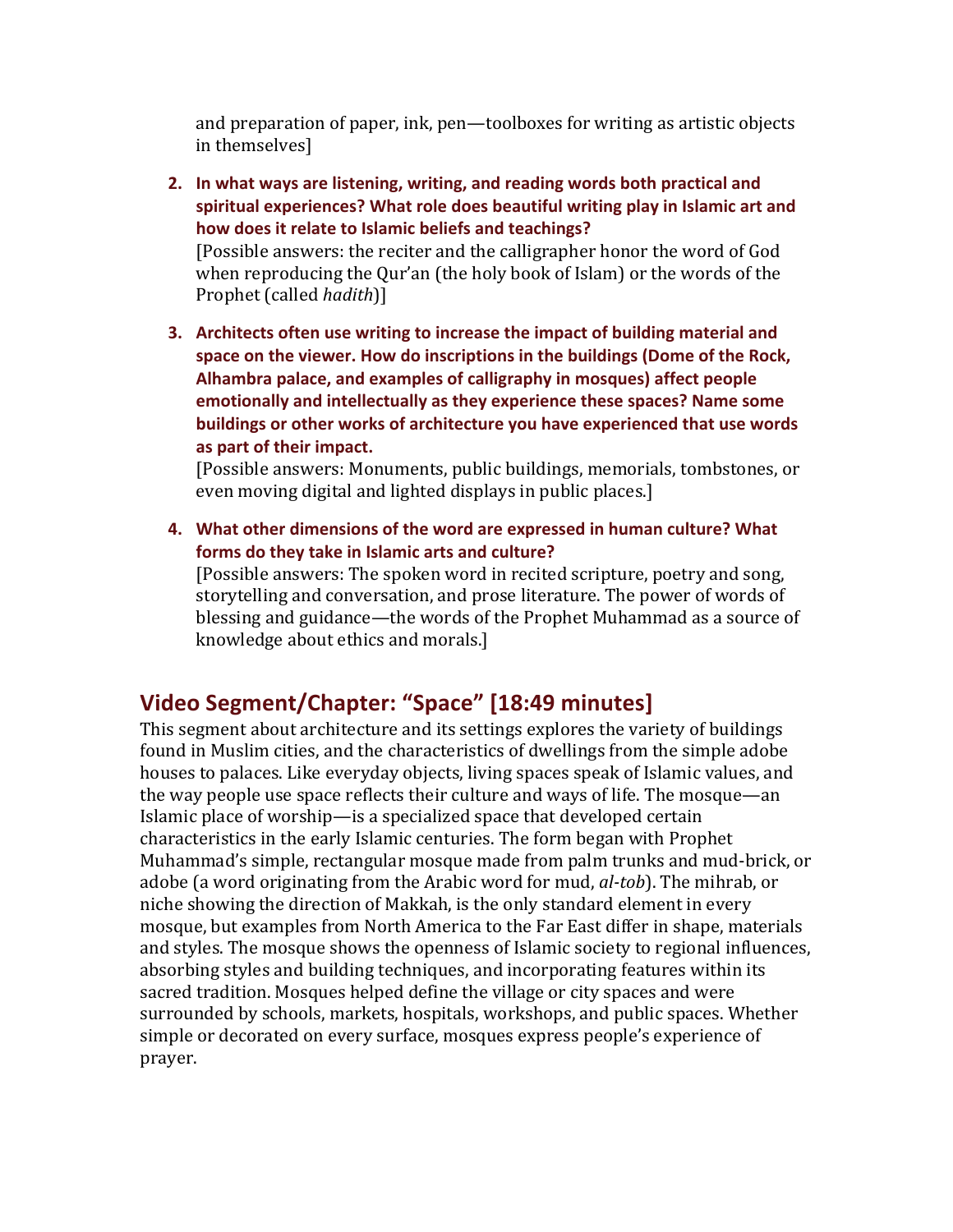Palaces were exclusive spaces that expressed power and pleasure for elites, but they were also showcases for artisans' and architects' best work and the heights of technology. Royal gardens were often laboratories for the spread of useful and beautiful plants across the world. Water gardens showed off complex technologies for fountains, waterwheels, and even mechanical, animated machines like clockwork birds and animals.

#### **Discussion Questions:**

**1.** How did architecture represent the mingling of cultures and crafts—what historic Islamic buildings represent this mixing of cultures, and what elements **did!they!combine?**

[Possible answers: the many different forms that mosques, homes, and palaces adopted from local cultures; building techniques adapted to different environmental conditions and cultural preferences; use of available materials such as stone, brick, wood, adobe, ceramics]

**2.** How do houses of worship represent the experience of prayer in their traditions? How do mosques relate to the way Muslims experience prayer in **the!community?**

[Possible answers: the direction in which worshippers face; the altar and the mihrab as contrasting focal points in church and mosque; the use of open and enclosed space, the play of light and shadow]

**3.** How does a building embody a spiritual message? What buildings can you **remember visiting that inspired you?** 

[Possible answers: a building can create a mood of imposing grandeur or simplicity, or a sense of infinity or secure enclosure, for example. Participants share their own varied experiences of places they have visited and perhaps experienced spiritually.]

**4.** How do palaces like the Alhambra or Topkapi reflect the culture of wealth and power? What elements of palaces relate to the lives of ordinary people?

[Possible answers: palaces often have a hierarchical arrangement from the outer spaces to which the public is admitted, toward inner spaces where access is limited to an inner circle of privilege. Public areas advertise the care of the ruler for common people by providing access in an atmosphere that is also aesthetically beautiful. Use of the highest handicraft skills for display by the ruler, "sparing no expense" display the wealth of the territory over which the ruler presides. Many aspects of palace life are eventually scaled down for imitation by middle classes (merchants, officials, etc.) but remain far beyond the range of ordinary people.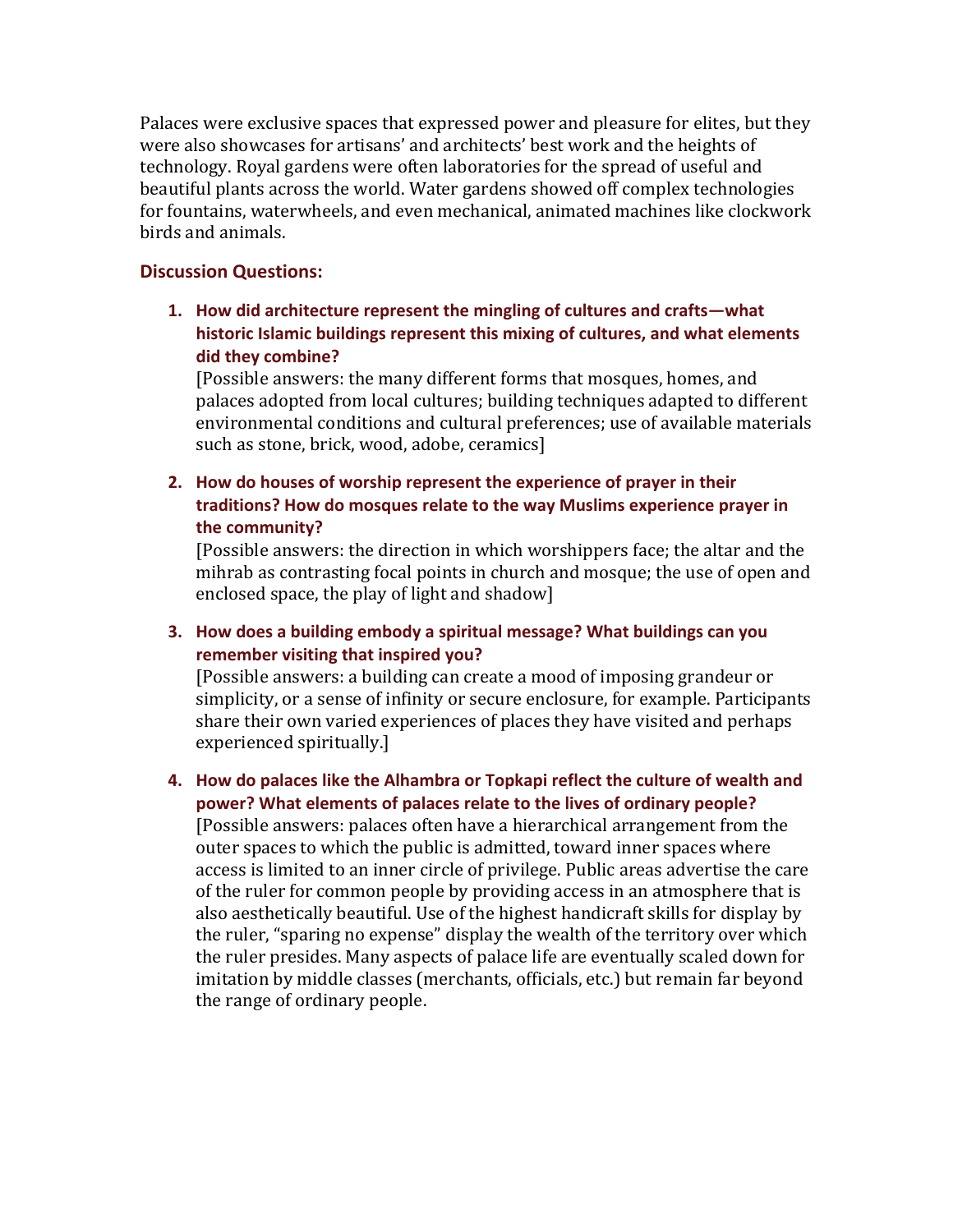# **Video Segment/Chapter: "Ornament" [35:29 minutes]**

Ornament means decoration. Instead of making basic, useful objects and buildings that are plain, artists incorporate decorative elements into the design—like the spout of a pitcher in the shape of a bird's beak—or they decorate a plain surface with shapes or colors to make it more pleasing. Complex decoration is one of the most recognizable features of Islamic art. Endless designs using geometric patterns that fit together to cover the surface: interlaced vines and flowers combine in Islamic art to create endless designs. These designs became more than ornament of objects; they became the subject of art in many forms, such as carpets, tiles, books, metalwork and textiles. In architecture, decorated surfaces created a miniature cosmos, an infinite look into the promise of heaven. Geometric designs depended on sophisticated mathematical knowledge that artists put on display with dynamic effects. Mathematics was central to Islamic religious and social practices—to know direction, time, and location—and was expressed artistically. Patterns of light and shadow could also decorate a plain surface, creating textured surfaces with brickwork or carved wood, or contrasting shapes of arches and pillars, or reflections in a pool of water.

Designs from the world of vegetation were used naturalistically to imitate leaves and flowers in a garden. They were also used in carefully ordered, artificially organized geometric patterns. Figurative art—drawing or sculpting of humans and animals—exists in art produced by Muslims, but not in sacred objects such as Qur'an pages or mosques. Objects for everyday use sometimes depicted human and animal shapes, like a pitcher in the form of a bird or people on horseback riding around the rim of a bowl. Ivory boxes might depict musicians or hunting scenes, evidence of influences from objects made for royalty in surrounding cultures, and Muslim rulers collected these treasures and presented them to others as signs of wealth, power, and good taste. Textiles, from carpets and silk brocades to simple cotton and linen fabrics, were portable objects of comfort and luxury that spread far and wide through trade. Textiles and ceramics were objects that showed the most evidence of exchange among cultures in style, color, and technique. Carpets from Persia, and other parts of Central Asia, became a unique art that is still valued highly today and widely imitated in machine-made rugs.

Ornament was a way to investigate the world that God created, and to imagine the ideal world and the promised world to come after death.

### **Discussion!Questions:**

**1.** Think of a favorite, beautiful object that you own—what do you use it for? Think of an object you saw in the film that you would like to use—think about what attracted you to it. What would you do with it if it were yours? [Possible answers: encourage participants to think of the most beautiful thing they or their families own that is associated with a memory. What role does it play in the family or social situation? Encourage participants to think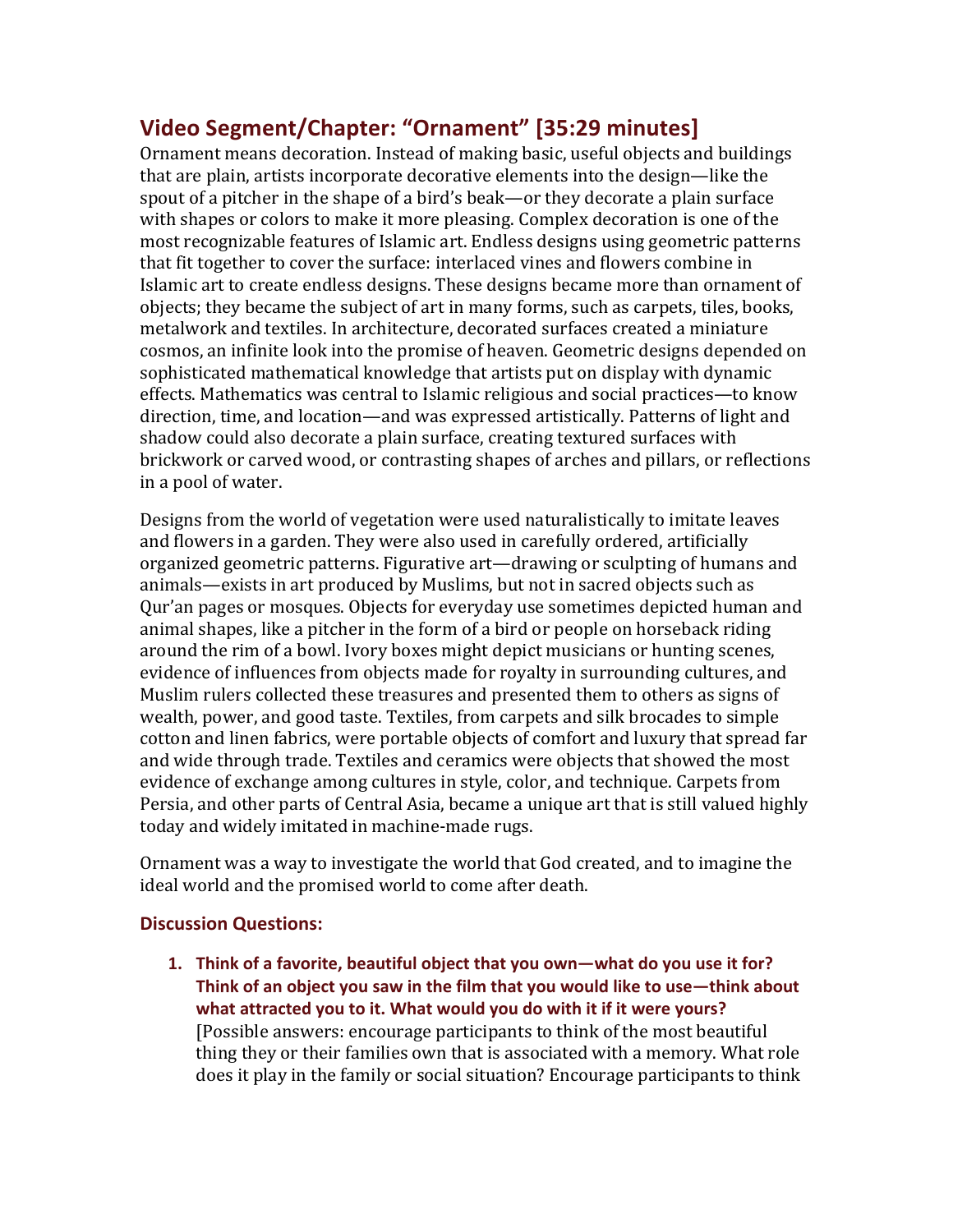of an object in the film that they found beautiful, or have seen in a museum exhibit.]

**2.** Choose an object and "interview it" as if it could speak about who made it, how it was made, and why people at the time admired it.

[This activity can enhance viewing of the film by allowing engagement with the kinds of objects that were featured in the film. Go to a museum exhibit on Islamic art such as http://www.metmuseum.org/about-themuseum/museum-departments/curatorial-departments/islamic-art or http://www.dia.org/art/search-collection.aspx?department=Islamic+Art or http://www.asia.si.edu/collections/islamic.asp. Participants work in pairs or individually to engage with a work of art and tell its story through an imaginary interview. ]

**3.** Name three elements of decoration in Islamic art that fascinated you. How does it affect your eye—what does it make you imagine? Does it affect your feelings, your mood?

[Answers vary but encourage participants in the discussion to "get inside" the visual experience of the examples shown in the film and in exhibits such as those linked above.]

- **4.** Buildings are very solid and cloth is flat and plain. How does Islamic art **transform these surfaces with complex geometric and floral designs?** [Possible answers: use of light and shadow to create patterns that make flat surfaces seem three-dimensional; use of color and designs to lead the eye in different directions, to create visual excitement, or to have a calming effect. Use the cues in the film to suggest the variety of ways Islamic art affects the viewer.]
- **5.** The Taj Mahal is a building that uses shape, material, and decoration to honor a beloved woman forever. The Djenne mosque is a very plain building intended to create a space for communal prayer, teaching, and reflection. Compare the way light and form work to make each building an object of beauty. [Answers vary.]

# **Video Segment/Chapter: "Color" [55:25 minutes]**

This segment of the film describes the role that color played in the creation and impact of Islamic art. Color was valued in earlier times because of its rarity—color was rare in dry landscapes, and color in nature was not permanent. People learned to capture color by discovering dyes and pigments that they could use to color clothing, furniture, and surfaces of homes, like rugs and tiled walls. They used difficult techniques and rare, precious natural materials to create color in man-made things. Color made life more pleasant. Substances from the mineral and vegetable world that were used as artistic colorings were expensive trade goods from faraway lands. These recipes for coloring cloth, ceramics, glass, and metals were valuable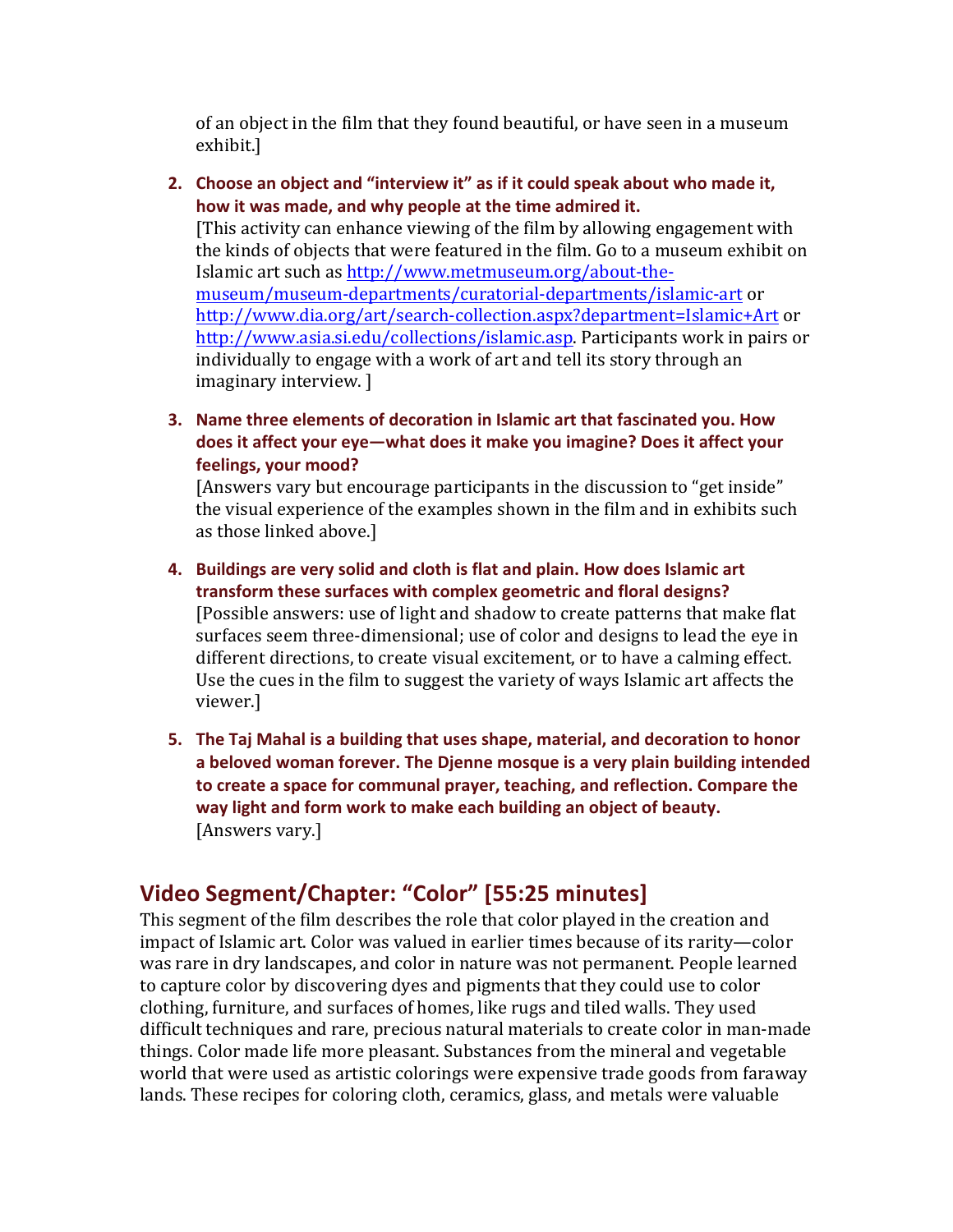techniques shared among different cultures. For example, cobalt glaze discovered in Iran became known in China; red dye made from tiny insects was a precious trade good; indigo for making blue cloth is still appreciated today as blue jeans. Colors combined into shapes, lines, and patterns can transform hard, solid surfaces to give the feeling of airy spaces, moving and expanding as if they were no longer solid. Geometric designs with curving lines created optical illusions and fantastic visual fields. Many decorated mosques transformed their impact on viewers because of the use of patterns and colors. Arts of the book were another use of color in Islamic art—illuminated calligraphy and miniature paintings that tell stories are two art forms that still exist today. Figurative art—the drawing of human and animal images—was mainly confined to small objects or images in books, but not in religious objects or architecture. Most figurative art in Muslim societies was created on flat surfaces with the use of color, rather than being carved or shaped in the round as in western art, for example.

#### **Discussion Questions:**

1. Colors are related to mood—what colors did you find in the objects shown that call up certain feelings?

[Possible answers: Encourage participants to think about and share the emotional impact of colors, the cultural meanings of certain colors, the way they affect children and adults, for example: deep red in a carpet, bright blue on wall tiles, different metallic tones like silver, copper and gold. How do different cultures express and use color, or how is color used in different types of celebration, such as somber or happy events?]

- **2.** We are surrounded by color in our media today—advertising, clothing, furnishings, and computer graphics. How does color send messages today? [Possible answers: Gather as many spontaneous responses from participants as possible based on experience with various media: from television advertising, to street displays and graffiti, to clothing people wear to attract attention or play it down, to sell things or create moods in restaurants, malls, and other public spaces. How is color used in home settings, in contrast, to personalize space? Finally, relate participants' experience with what they learned about color in Islamic art.]
- **3.** Imagine a time when colors had to be won from the environment. What sources of color could be found in nature and processed to make into paints, glazes for plain clay, or wood? How did people use color for everyday objects? How was color used in public spaces like a mosque or a monument? What was **the!effect of!color?**

[Possible answers: Build upon the previous question's responses, but think back to a time before chemical dyes, artificial lighting, and LCDs that glow. Encourage participants to think of examples of natural dyes and contrast their impact as discussed in the film. Among the major examples of vibrant color mentioned in the film were gardens and ceramic tiles, as well as woven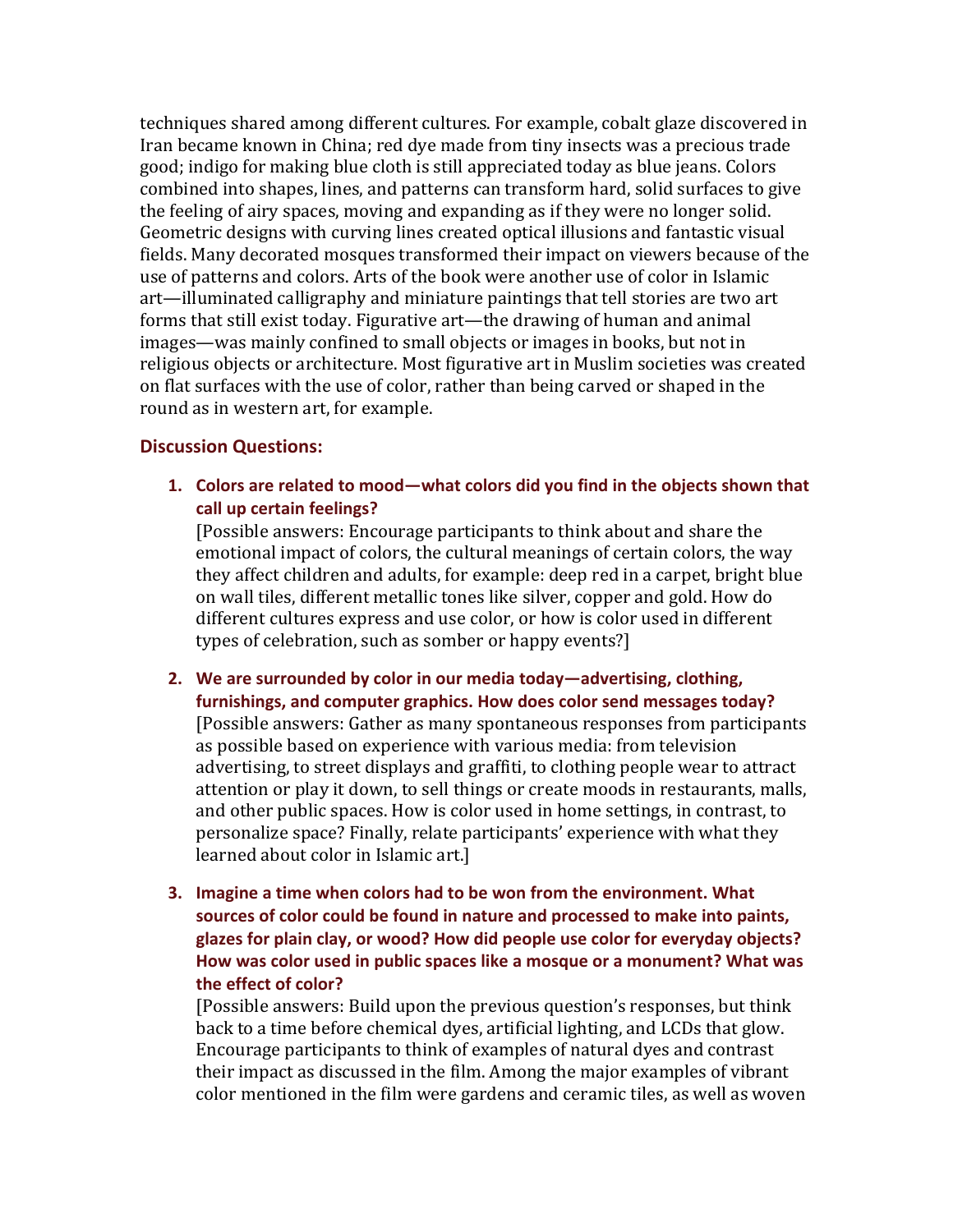carpets and sparkling metal objects. Have participants imagine themselves living in that world, and what impact such objects would have on the eye of the beholder.]

4. What are some of the most important dyes in history—do some research—and what were their sources

[Possible answers: indigo from a plant, henna from a plant, red from insect bodies, purple from a tiny snail, yellow from saffron flower centers, yellow and red from clay, white from lead and tin, cobalt, copper, and iron to make blue, red, and green when heated as glaze.

Participants may research the trade in colors long ago: How are dyes made today [chemicals] and how has our relationship to color changed from when color was a great luxury?]

**5.** One of the art historians said of the overall patterns in colored tiles that the use of color "dematerializes" the building. In other words, color makes hard surfaces and massive walls seem as if they were made only of color—they no longer seem solid. How does color play tricks on the eye? Which colors stand out or come forward, and which ones seem to fade into the background? [Discuss this experience that results from artful use of color, and look for examples in Islamic arts and in the art of other cultures. Look for examples online such as this one: http://www.patterninislamicart.com/]

# Video Segment/Chapter: "Water" [1:09:00 minutes]

Much of the historic lands of Islam are in climates where rainfall is scarce or seasonal. On the other hand, great rivers like the Nile, the Niger, the Tigris-Euphrates and the Indus River flowed through lands where Muslims flourished for centuries. Water was important in Islamic religion, in Islamic law governing its sharing and use by communities, and for the growth and survival of cities. Techniques evolved over centuries for managing the flow and storage of water for farming, drinking, and manufacturing. These difficult techniques have been shared among many cultures, and Muslim societies played a role in transferring many of these engineering techniques. Bringing water to people means prosperity, productivity, and pleasure. The verses of the Qur'an associate water with the origins of life, with its continuity and eternity, and with its ability to produce food, gardens and natural landscapes. Islamic art celebrates water by making beautiful containers for carrying it, by making public works of art like fountains and reflecting pools, and by creating and beautifying public waterworks that bring it to communities, like waterwheels, aqueducts, and reservoirs. Purification with clear water is a religious duty in Islam before prayer, and purification of the body with water is a physical and a spiritual act. Places for washing in the mosque, for drinking fountains in public squares and in public baths, were places made beautiful in Islamic lands. From palaces of stone to adobe buildings, from the countryside to the cities, water was part of all Muslim communities where people lived and worked.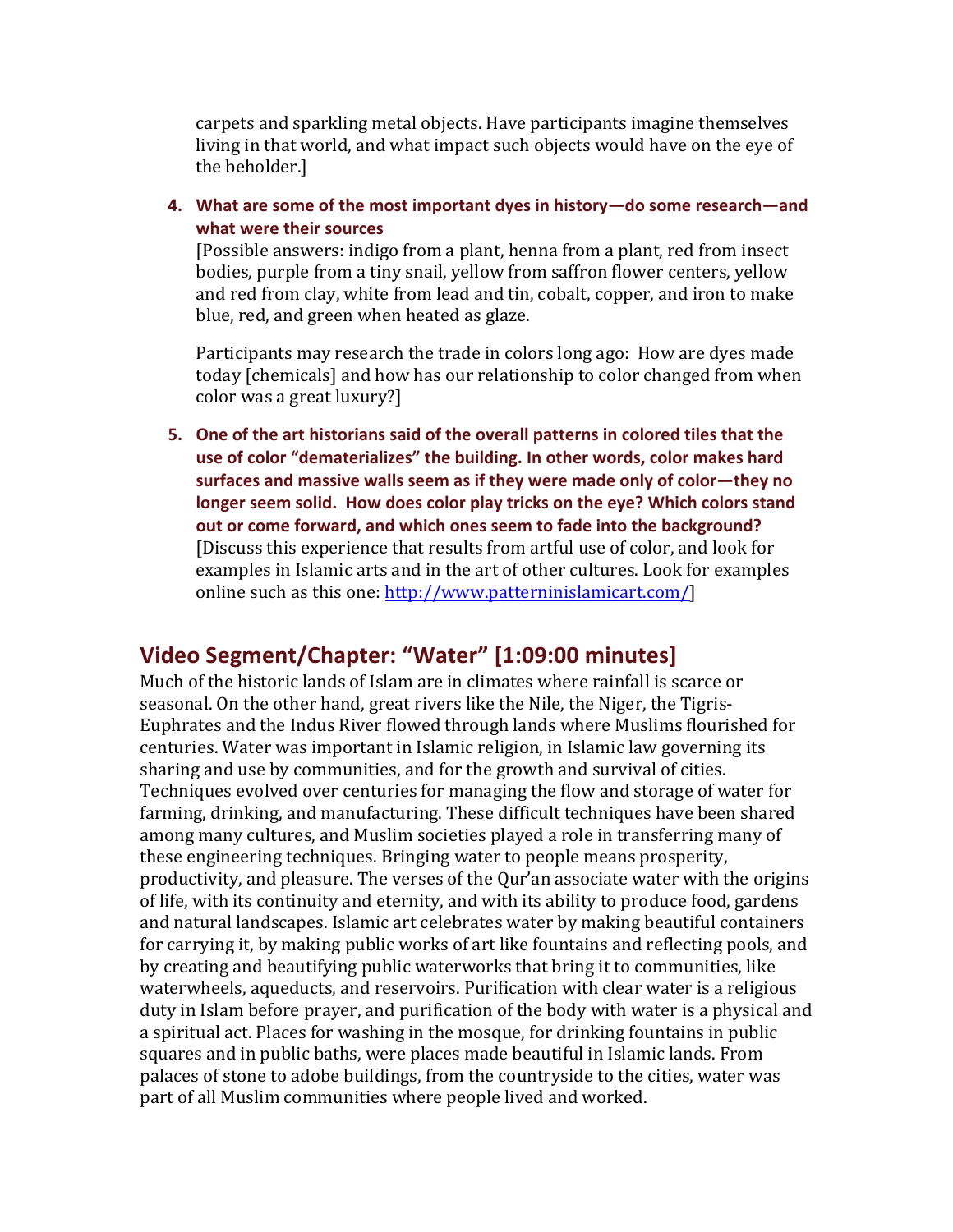#### **Discussion!Questions**

**1.** The word for Paradise is from the Persian language word for a walled garden what did you learn about the use of water and growing things in Islamic art? How is the image of paradise reflected in Islamic art?

[Possible answers: many of the places where Muslim culture developed were arid lands, so the value of greenery, brilliantly colored flowers, and flowing water was extraordinary. Many verses in the Qur'an refer to the beauty of Paradise, which sparked the imagination of artists to create a mirror of the imagination in visual and literary arts.]

**2.** Water is vital for human communities. What technologies bring water to people as shown in the film? How are they transformed in beautiful ways for the community to enjoy? How similar are systems of bringing water to people today? How different? Are we missing some of the beauty of this basic need **today** or is it still present in our civilization?

[Possible answers: Fountains transformed and animated a simple stream of water, even in the time before electric pumps, so they were wonders of engineering, bringing water from afar or underground. Participants can be encouraged to think about the special qualities of water to reflect: to flow in small and wide streams, to reflect light, magnify objects under it, and cause designs under its transparent surface to move and undulate. Transferring these ideas to our own time, participants can think about how water is used in architecture, entertainment, and celebration today in both public and private spaces.

**3.** How does water play a role in architecture—in constructing buildings, in making them function for people's use, in making buildings beautiful, and in creating restful places. Compare examples from the film with buildings in your city or places you have visited.

[Possible answers: Use Internet searches of Islamic buildings, and buildings in the local area or country, to discuss the effects of water in architecture and to explore the influence of different cultures' architectural styles on modern architecture and public spaces with water features.